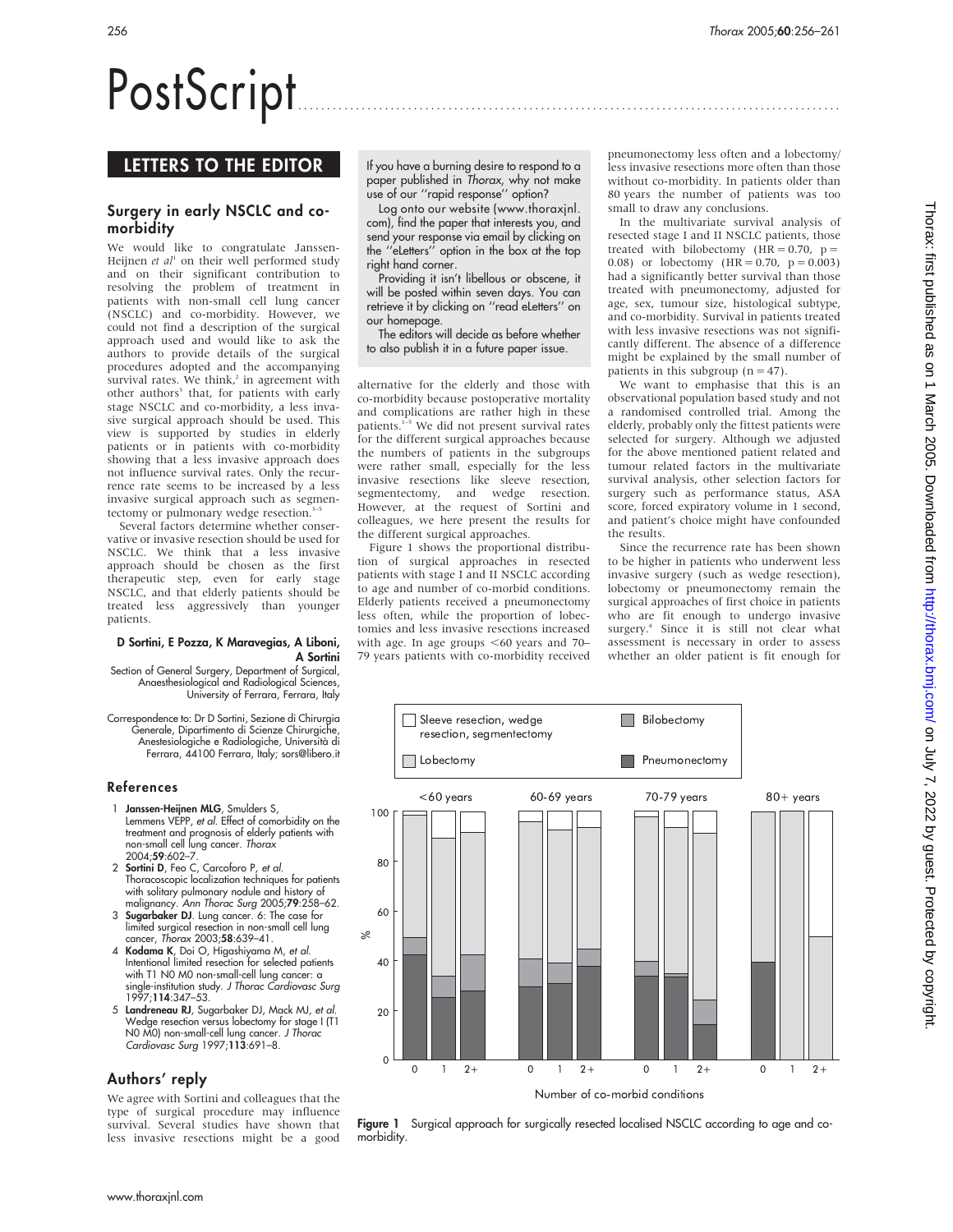invasive surgery, future studies should focus on this topic.

#### M L G Janssen-Heijnen, H J A A van Geffen, V E P P Lemmens, F W J M Smeenk, S A Smulders, J W W Coebergh Eindhoven Cancer Registry, The Netherlands

Correspondence to: Dr M L G Janssen-Heijnen, P O Box 231, 5600 AE Eindhoven, The Netherlands; research@ikz.nl

#### References

- 1 Harvey JC, Erdman C, Pisch J, et al. Surgical treatment of non-small cell lung cancer in patients older than seventy years. J Surg Oncol 1995;60:247–9.
- 2 Kodama K, Doi O, Higashiyama M, et al. Intentional limited resection for selected patients with T1 N0 M0 non-small-cell lung cancer: a single-institution study. J Thorac Cardiovasc Surg 1997;114:347–53.
- 3 Landreneau RJ, Sugarbaker DJ, Mack MJ, et al. Wedge resection versus lobectomy for stage I (T1<br>N0 M0) non-small-cell lung cancer. *J Thorac*<br>*Cardiovasc Surg* 1997;**113**:691–8, discussion 698–700.
- 4 Sugarbaker DJ. Lung cancer. 6: The case for limited surgical resection in non-small cell lung cancer, Thorax 2003;58:639–41.
- 5 Alexiou C, Beggs D, Onyeaka P, et al. Pneumonectomy for stage I (T1N0 and T2N0) nonsmall cell lung cancer has potent, adverse impact on survival. Ann Thorac Surg 2003;76:1023–8.

## Recruitment of ethnic minorities to asthma studies

The research letter by Sheikh and co-authors<sup>1</sup> addresses an important area but, regrettably, does not hit the nail on the head. Information on ethnicity of study participants is often missing in asthma studies, as the authors clearly show. However, presenting this information—for example, in the table of baseline characteristics when reporting a clinical trial—is only a first step. Much more important is the inclusion of this characteristic in the analysis of effect modification or subgroup analysis. Only then will we know whether ethnicity really matters when applying a certain intervention.

I would welcome a further report from the authors giving details about the actual incorporation of ethnicity in data analysis.

#### J C van der Wouden

Department of General Practice, Erasmus MC University Medical Center Rotterdam, P O Box 1738, 3000 DR Rotterdam, The Netherlands; j.vanderwouden@erasmusmc.nl

#### Reference

1 Sheikh A, Panesar SS, Lasserson T, et al. Recruitment of ethnic minorities to asthma studies. Thorax 2004;59:634.

## Authors' reply

We are grateful to Dr van der Wouden for raising the important point of ensuring that ethnicity data are used when analysing trial results. Of the 23/70 studies (32.8%) reporting information on ethnicity in the trial report, all confined mention of ethnicity only to baseline characteristics of included participants. Thus, none of these 23 studies factored ethnicity into the analysis of results. A possible explanation for this rather disappointing observation is that the number of subjects recruited from minority ethnic

groups tended to be small, thereby precluding any meaningful ethnic-specific subgroup analysis. Unfortunately, this is a problem not solely confined to asthma studies; for example, less than 30% of clinical trials on epilepsy which reported ethnicity used the information in the analysis.<sup>1</sup>

In designing clinical trials, pragmatic and cost considerations often force investigators to focus on the main objectives of the study, forcing considerations concerning subgroup analyses onto the back burner during trial planning. Most clinical trials therefore lack sufficient power for subgroup analyses;<sup>2</sup> however, this appears to be a problem that is particularly common in relation to subgroup analysis by ethnicity.<sup>3</sup>

Our motivation for undertaking this study was to highlight the disparity in recruitment between ethnic minorities and the majority into trials in a disease where ethnic considerations may be relevant. Asthma is one such area, but there are also others.<sup>4</sup> van der Wouden is entirely correct in asserting that improving recruitment of minority ethnic groups is only half the battle; at least equally important—if not more so—is ensuring that information on ethnicity is meaningfully and competently used when analysing data and presenting results.<sup>5</sup> Both issues should now be prioritised by the respiratory research community.

#### G Netuveli, S S Panesar

Division of Primary Care and Population Health Sciences, Imperial College, London, UK

#### T Lasserson

Cochrane Airways Group, St George's Hospital Medical School, London, UK

#### A Sheikh

Department of Primary Care Research and Development, Division of Community Health Sciences: GP Section, University of Edinburgh, UK

Correspondence to: Professor A Sheikh, Department of Primary Care Research and Development, Division of Community Health Sciences: GP Section, University of Edinburgh, UK; aziz.sheikh@ed.ac.uk

#### References

- 1 Burneo JG, Martin R. Reporting race/ethnicity in epilepsy clinical trials. Epilepsy Behav 2004;5:743–5.
- 2 Pocock SJ, Assmann SE, Enos LE, et al. Subgroup analysis, covariate adjustment and baseline comparisons in clinical trial reporting: current practice and problems. *Stat Med*<br>2002;**21**:2917–30.
- 3 Svensson CK. Representation of American blacks in clinical trials of new drugs. JAMA 1989;261:263–5.
- 4 Gifford AL, Cunningham WE, Heslin KC, et al. Participation in research and access to experimental treatments by HIV-infected patients. N Engl J Med 2002;346:1373–82.
- 5 Schwartz RS. Racial profiling in medical research. N Engl J Med 2001;344:1392–3.

## EBC pH and chronic cough

We read with interest the recent article by Niimi et al reporting low levels of exhaled breath condensate (EBC) pH in patients with chronic cough.<sup>1</sup> We and others have described low EBC pH in association with airway inflammation in allergic asthma, cystic fibrosis, and chronic obstructive pulmonary disease. $2-4$  In these studies there is a relatively close association between inflammation and low pH which is shown by the further fall in pH during exacerbations.<sup>2</sup> However, in non-asthmatic chronic cough, while there is a low grade inflammation present in some subjects, this is much less than would be required to invoke inflammation as the major cause of airway acidification.

It is unclear from the description of the assessment protocol how patients were allotted their individual diagnostic categories. A positive methacholine challenge test is not infrequently found in patients with reflux<sup>5</sup> and, even in classical asthma, reflux is a common phenomenon.<sup>6</sup> We would suggest that there has been a significant underdiagnosis of reflux disease in this cohort because of the lack of a structured history, the non-uniform application of investigations, and the failure to perform full oesophageal assessment, particularly manometry. We have shown that, when oesophageal manometry is not performed, a significant number of patients with reflux cough will be missed.7 Proton pump inhibitors at conventional doses only temporarily increase the pH of gastric reflux and do not prevent reflux per se and, unsurprisingly, only improve symptoms in a proportion of patients with reflux cough. A failure of cough to improve with proton pump inhibitors does not therefore adequately rule out reflux cough.

The simplest explanation for the low airway pH observed by Niimi et al is that a large proportion of the subjects had laryngopharyngeal reflux. This would also explain the otherwise surprising finding of a similar EBC pH across the authors' diagnostic categories.

#### A Morice

Academic Department of Medicine, Castle Hill Hospital, Cottingham, East Yorkshire HU16 5JQ, UK; a.h.morice@hull.ac.uk

#### References

- 1 Niimi A, Nguyen LT, Usmani O, et al. Reduced pH and chloride levels in exhaled breath condensate of patients with chronic cough. Thorax 2004;59:608–12.
- 2 Ojoo JC, Mulrennan S, Kastelik JA, et al. Exhaled breath condensate pH and exhaled nitric oxide in allergic asthma and in cystic fibrosis. Thorax 2005;60:22–6.
- 3 Kostikas K, Papatheodorou G, Ganas K, et al. pH in expired breath condensate of patients with inflammatory airway diseases. Am J Respir Crit Care Med 2002;165:1364–70.
- 4 Tate S, MacGregor G, Davis M, et al. Airways in cystic fibrosis are acidified: detection by exhaled
- breath condensate. Thorax 2002;57:926–9. 5 Bagnato GF, Gulli S, Giacobbe O, et al. Bronchial hyperresponsiveness in subjects with gastroesophageal reflux. *Respiration*<br>2000;**67**:507–9.
- 6 Vincent D, AM, Leport J, et al. Gastrooesophageal reflux prevalence and relationship with bronchial reactivity in asthma. Eur Respir J 1997;10:2255–9.
- 7 Kastelik JA, Redington AE, Aziz I, et al. Abnormal oesophageal motility in patients with chronic cough. Thorax 2003;58:699–702.

## Effect of oxygen on recovery from maximal exercise in COPD

I read with great interest the article by Stevenson and Calverley and related editorial.<sup>12</sup> An important and unexplained finding was the fact that instrumented patients using a mouthpiece and noseclip took significantly longer to recover from breathlessness after exercise than those who wore only a facemask (non-instrumented), irrespective of oxygen or air delivery. The mean (SE)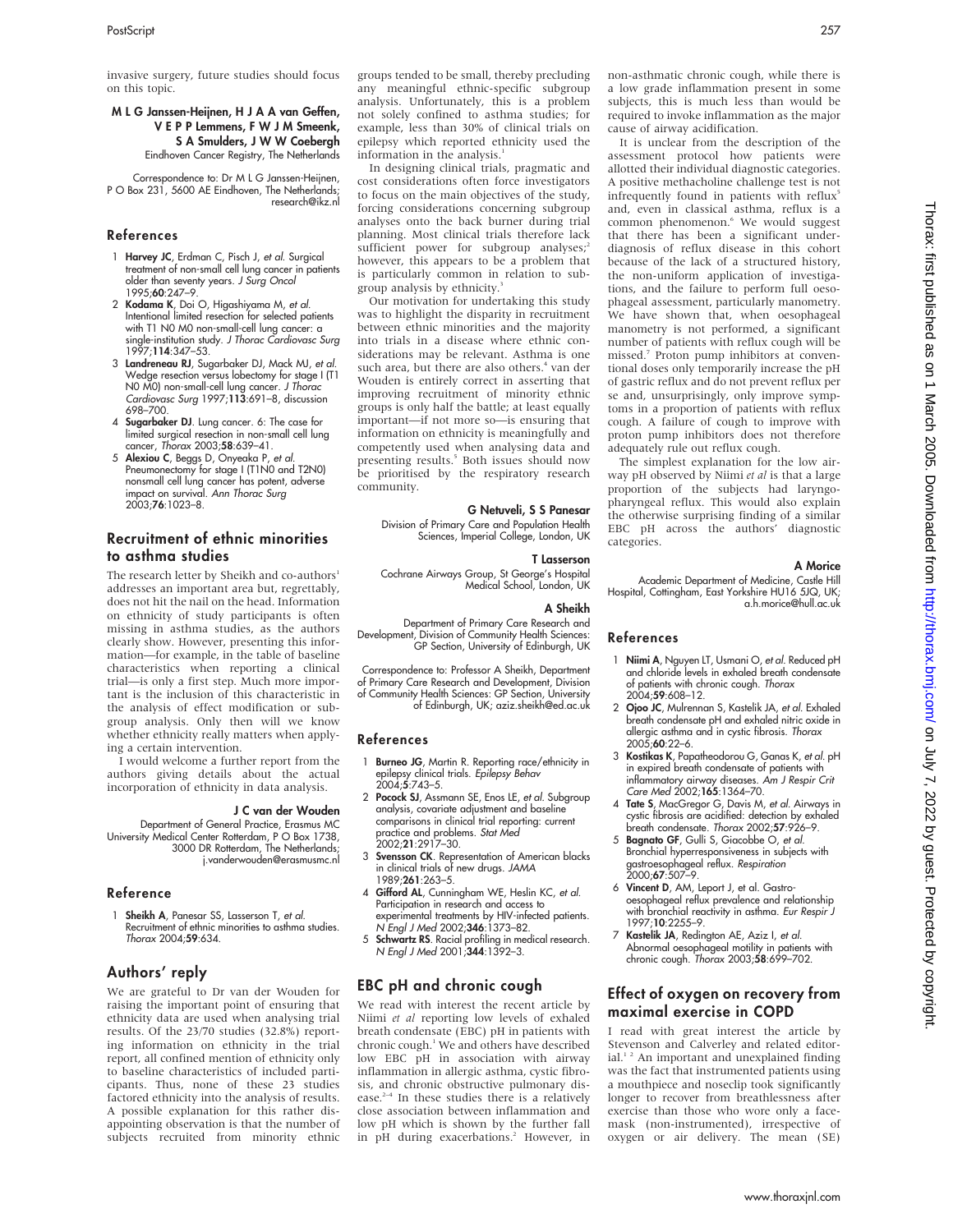difference was 3.94 (1.77) minutes in a total exercise recovery period of 11.38 (1.49) minutes for fully instrumented patients. Various theories to explain this exceptional difference have been offered both by the authors and reviewer. These have mainly centred on the theme of inhibition of ventilation from the persistence of primitive diving reflexes.<sup>3</sup> However, the precise mode of ventilation of these patients in the recovery phase via the mouth or nose needs consideration.

We have recently reported that normal subjects have both quantitative and qualitative differences in ventilation and ventilatory patterns when adopting nasal compared with oral routes for ventilation.<sup>45</sup> Minute ventilation and its components (tidal volume and breathing frequency) were reduced by a mean of 33% and followed a shift of thoracoabdominal respiration to favour ''diaphragmatic'' breathing during nasal ventilation and ''upper thoracic cage'' during mouth breathing. The clinical implications of this have been explored by using a specifically designed questionnaire to discover breathing preferences (mouth/nose) in patients with chronic respiratory diseases including COPD. The findings revealed a high prevalence of symptoms of dysfunctional ventilation and, for the first time, strongly linked them to a preference for mouth breathing.<sup>6</sup>

Evidence now suggests that proprioceptive input from a number of sources (including pulmonary and chest wall) forms the final common pathway for the perception of breathlessness.<sup>8</sup> Thus, it seems that mouth breathing per se may predispose to the perception of breathlessness by dynamically changing chest wall mechanics by a resultant increase in ventilation and subtle shift in thoracoabdominal respiration.

Fully instrumented patients in the study are, by definition, obligate mouth breathers and, for the reasons offered, this may provide the sole explanation for the findings of the persistent breathlessness. The relevance of the time honoured practice of measuring ventilation with a mouthpiece and noseclip needs to be carefully reviewed in the future.

#### A J Williams

Department of Thoracic Medicine, Royal Bournemouth Hospital, Bournemouth BH7 7DW, UK; Alan.Williams @rbch-tr.swest.nhs.uk

#### References

- 1 Stevenson NJ, Calverley PMA. Effect of oxygen on recovery from maximal exercise in patients with chronic obstructive pulmonary disease. Thorax 2004;59:668–72.
- 2 Roberts CM. Short burst oxygen therapy for the relief of breathlessness in COPD. Thorax 2004;59:638–40.
- 3 Folgering H, Olivier O. The diving response depresses ventilation in man. Bull Eur Physiopathol Respir 1985;21:143-7
- 4 Brammer PA, Compton-Price T, Williams AJ. Changes in ventilatory patterns and lung volumes during oral and nasal breathing in normal subjects. *Am J Respir Crit Care Med*<br>2001;**163**:A413.
- 5 Williams AJ, Compton-Price T. Quantitative and qualitative differences in lung function and ventilatory patterns in normal subjects adopting oral and nasal breathing. Am J Respir Crit Care Med 2003;167:A545.
- 6 Williams AJ, Speed K, Compton-Price T. Mouth breathing and ventilatory dysfunction in respiratory disease – a new perspective.<br>Am J Respir Crit Care Med 2004;**169**:A724.
- 7 Williams AJ, Speed K, Compton-Price T. Interrelationships between mouth breathing and

ventilatory dysfunction in respiratory disease. . 11.iii71.bh*rax* 2003;**58(**Suppl III):iii

8 Killian KJ, Campbell EJM. Dyspnoea. In: Roussos C, Macklem PT, eds. The thorax. Part B. 2nd ed. New York: Marcel Decker, 1985:1709–47.

## Authors' reply

We are grateful for Dr Williams' positive comments about our study which was primarily designed to evaluate the relationship between the physiological effects of supplementary oxygen in normoxaemic COPD patients and the intensity of their dyspnoea when oxygen was administered after a standardised exercise stimulus.<sup>1</sup> The difference between the instrumented and noninstrumented patients was not a primary outcome and should therefore be interpreted with some caution, at least from the statistical point of view. Nonetheless, we agree that stimulation of upper airway receptors can be an important mechanism for modifying respiratory sensation, as we suggested several years ago when we found that administering cold air during exercise reduced the intensity of exercise induced dyspnoea.2 We can confirm that breathing with a noseclip and mouthpiece modifies the pattern of regional chest wall ventilation in COPD patients compared with non-instrumented breathing when assessed by optoelectronic plethysmography. These changes at rest did not modify the pattern of chest wall movement during exercise that we recently described,<sup>3</sup> and this would argue against Dr Williams' suggestion that the breathing route is a major contributory factor to dyspnoea intensity. It is possible that the switch to mouth breathing reflects a need to reduce inspiratory resistance and is thus an adaptive response in these patients. Further work in this interesting area will be needed to resolve these important issues.

#### P M A Calverley

University Hospital Aintree, Liverpool, UK; pmacal@liverpool.ac.uk

#### References

- 1 Stevenson NJ, Calverley PM. Effect of oxygen on recovery from maximal exercise in patients with chronic obstructive pulmonary disease. Thorax 2004;59:668–72.
- 2 Spence DP, Graham DR, Ahmed J, et al. Does cold air affect exercise capacity and dyspnea in stable chronic obstructive pulmonary disease? Chest 1993;103:693–6.
- 3 Aliverti A, Stevenson N, Dellaca RL, et al. Regional chest wall volumes during exercise in chronic obstructive pulmonary disease. Thorax 2004;59:210–6.

## $\alpha_1$ -Antitrypsin genotype unaffected by age

In a recent otherwise excellent editorial in Thorax, <sup>1</sup> Dr Seersholm indicated that our previous results on the decline in forced expiratory volume in 1 second  $(FEV_1)$  based on the Copenhagen City Heart Study<sup>2</sup> are biased. We disagree, and rather believe that our study of the general population is prone to less bias than case-control or family based studies.

Dr Seersholm argues that, because we genotyped study participants after measurement of FEV<sub>1</sub> in 1976–8, 1981–4, and 1991–4, our results are biased.<sup>1</sup> Certainly, if conventional risk factors are measured after development of disease, the disease might be the cause of the risk factor rather than vice versa. However, an  $\alpha_1$ -antitrypsin MZ genotype in a newborn does not change into a ZZ genotype by age. Therefore, the Pi MZ genotype preceded  $FEV<sub>1</sub>$  outcomes in our study, even though genotypes were determined after FEV<sub>1</sub> measurements. Using identical logic, the genotype preceded outcomes in a similar manner in other previous studies.<sup>3-6</sup>

Selection bias could potentially be a reason for discrepancies between studies on Pi MZ and COPD.<sup>17</sup> In our study, where genotype distribution was in Hardy-Weinberg equilibrium, we found no evidence for selection against any  $\alpha_1$ -antitrypsin genotype.<sup>2</sup> Therefore, as also pointed out by Dr<br>Seersholm,<sup>1</sup> selection bias is more likely in case-control and family based studies than in cohort studies of the general population.

## M Dahl, B G Nordestgaard

Department of Clinical Biochemistry, Herlev University Hospital, Copenhagen, Denmark; mdahl@partners.org

#### References

- Seersholm N. Pi MZ and COPD: will we ever know? Thorax 2004;59:823–5.
- 2 Dahl M, Tybjærg-Hansen A, Lange P, et al. Change in lung function and morbidity from chronic obstructive pulmonary disease in alpha1 antitrypsin MZ heterozygotes. A longitudinal study of the general population. *Ann Intern Med*<br>2002;**136**:270–9.
- 3 Juul K, Tybjærg-Hansen A, Steffensen R, et al. Factor V leiden: The Copenhagen City Heart Study and 2 meta-analyses. Blood  $2002 \cdot 100 \cdot 3 - 10$
- 4 Bojesen SE, Tybjærg-Hansen A, Nordestgaard BG. Integrin beta3Leu33Pro homozygosity and risk of cancer. *J Natl Cancer*<br>*Inst* 2003;**95**:1150–7.
- 5 Dahl M, Tybjærg-Hansen A, Schnohr P, et al. A population based study of morbidity and mortality in mannose-binding lectin deficiency. J Exp Med 2004;199:1391–9.
- 6 Wadsworth MEJ, Vinall LE, Jones AL, et al. Alpha-1-antitrypsin as a risk factor for infant and adult respiratory outcomes in a national birth cohort. Am J Respir Cell Mol Biol 2004;31:559–64.
- 7 Hersh CP, Dahl M, Ly CS, et al. Chronic obstructive pulmonary disease in alpha1- antitrypsin PI MZ heterozygotes: a meta-analysis. Thorax 2004;59:843–9.
- 8 Dahl M, Tybjærg-Hansen A, Sillesen H, et al. Blood pressure, risk of ischemic cerebrovascular and ischemic heart disease, and longevity in alpha1-antitrypsin deficiency: the Copenhagen<br>City Heart Study. *Circulation* 2003;**107**:747–52.

## Authors' reply

Drs Dahl and Nordestgaard argue against selection bias if genotyping is performed after lung function tests because a newborn with a Pi MZ genotype does not change to Pi ZZ later in life. The latter is obviously true and not the issue. The reason for possible selection bias is that some people may fail to have genotype performed due to a characteristic of the lung function tests under study, and this may affect the result of a longitudinal study.

If we assume that subjects with a Pi MZ genotype have a very fast decline in forced expiratory volume in 1 second (FEV<sub>1</sub>) with premature death, a number of them may have attended the first examinations but did not live long enough to attend the last visit with genotyping. They would not therefore be included in the analysis of  $FEV<sub>1</sub>$  decline and the result would be an underestimate of the decline in  $FEV<sub>1</sub>$  with the possible conclusion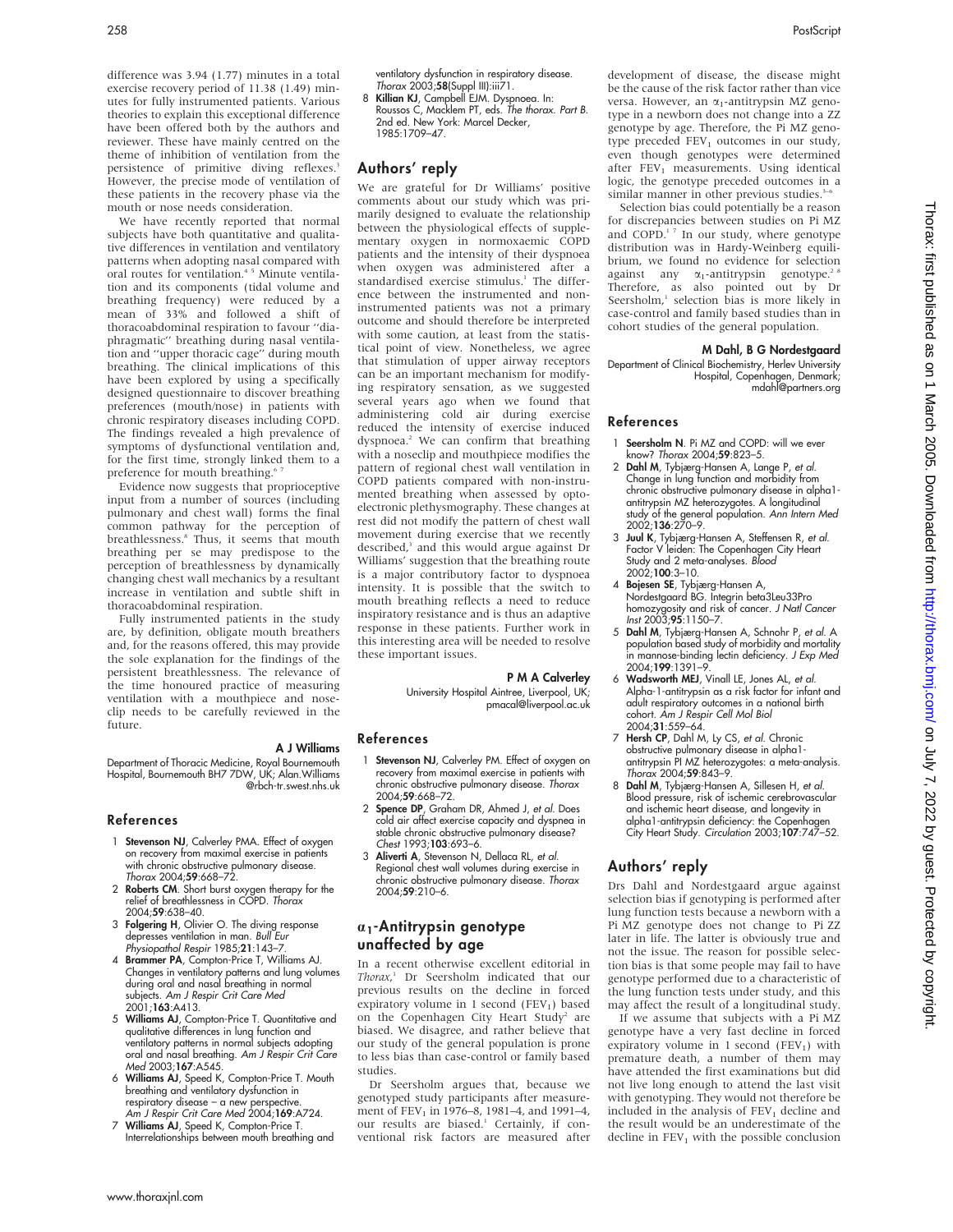that Pi MZ is not a risk factor for lung disease. This is usually called a ''survivor effect''.

The opposite may also be true. Suppose there is a reverse relationship between pulmonary function and compliance with study visits—that is, subjects with a normal  $FEV<sub>1</sub>$ , normal  $FEV<sub>1</sub>$  decline, and no lung symptoms may not attend the last visit because they feel well. This would tend to exaggerate any increased decline in FEV<sub>1</sub> and the conclusion could be that Pi MZ is an important risk factor for lung disease.

These are just two of many examples of possible biases. They show that, even if the risk factor (Pi MZ) is present from birth, it is vital to postpone the collection of tests for analysis after genotyping has been performed.

#### N Seersholm

Pulmonary Department Y, Gentofte Hospital, Niels Andersens Vej 65, DK-2900 Hellerup. Denmark; seersholm@dadlnet.dk

## Exhaled breath condensate in chronic cough

We read with interest the recent article by Niimi et al reporting low levels of exhaled breath condensate (EBC) pH in patients with chronic cough.<sup>1</sup> We and others have described low EBC pH in association with airway inflammation in allergic asthma, cystic fibrosis, and chronic obstructive pulmonary disease.2–4 In these studies there is a relatively close association between inflammation and low pH which is shown by the further fall in pH during exacerbations.<sup>2</sup> However, in nonasthmatic chronic cough, while there is a low grade inflammation present in some subjects, this is much less than would be required to invoke inflammation as the major cause of airway acidification.

It is unclear from the description of the assessment protocol how patients were allotted their individual diagnostic categories. A positive methacholine challenge test is not infrequently found in patients with reflux<sup>5</sup> and, even in classical asthma, reflux is a common phenomenon.6 We suggest that there has been a significant underdiagnosis of reflux disease in this cohort because of the lack of a structured history, the non-uniform application of investigations, and the failure to perform full oesophageal assessment, particularly manometry. We have shown that, when oesophageal manometry is not performed, a significant number of patients with reflux cough will be missed.<sup>7</sup> Proton pump inhibitors at conventional doses only temporarily increase the pH of gastric reflux and do not prevent reflux per se and, unsurprisingly, only improve symptoms in a proportion of patients with reflux cough. A failure of cough to improve with proton pump inhibitors does not therefore adequately rule out reflux cough.

The simplest explanation for the low airway pH observed by Niimi et al would be that a large proportion of the subjects had laryngopharyngeal reflux. This would also explain the otherwise surprising finding of similar EBC pH across the authors' diagnostic categories.

#### A Morice, C F Everett, S A Mulrennan

Academic Department of Medicine, Castle Hill Hospital, Cottingham, East Yorkshire HU16 5JQ, UK; a.h.morice@hull.ac.uk

## References

- 1 Niimi A, Nguyen LT, Usmani O, et al. Reduced pH and chloride levels in exhaled breath condensate of patients with chronic cough. Thorax 2004;59:608–12.
- 2 Ojoo JC, Mulrennan S, Kastelik JA, et al. Exhaled breath condensate pH and exhaled nitric oxide in allergic asthma and in cystic fibrosis. Thorax 2005;60:22–6.
- 3 Kostikas K, Papatheodorou G, Ganas K, et al. pH in expired breath condensate of patients with intlammatory airway diseases. *Am J Respir Crit*<br>*Care Med* 2002;**165**:1364–70.
- 4 Tate S, MacGregor G, Davis M, et al. Airways in cystic fibrosis are acidified: detection by exhaled<br>breath condensate. *Thorax* 2002;**57**:926–9.
- 5 Bagnato GF, Gulli S, Giacobbe O, et al. Bronchial hyperresponsiveness in subjects with gastroesophageal reflux. *Respiration*<br>2000;**67**:507–9.
- 6 Vincent DAM, Leport J, et al. Gastro-oesophageal reflux prevalence and relationship with bronchial reactivity in asthma. Eur Respir J 1997;10:2255–9.
- 7 Kastelik JA, Redington AE, Aziz I, et al. Abnormal oesophageal motility in patients with chronic cough. Thorax 2003;58:699–702.

## Authors' reply

We thank Professor Morice and his colleagues for their interest in our paper. The main issue they raise concerns the possibility that we may have missed gastro-oesophageal disorders such as reflux and dysmotility in our cohort of patients with chronic cough. In our assessment protocol we state that we used oesophageal pH measurements in most patients (32 of 50), together with a trial of proton pump inhibitors. We are pleased to read from Professor Morice that proton pump inhibitors ''only improve symptoms in a proportion of patients with reflux cough'', when they reported previously a very excellent 82% therapeutic response in this group treated with ''proton pump inhibitors, alginates and conventional advice regarding diet and posture".<sup>1</sup> We agree entirely that proton pump inhibitors are not very efficacious in reflux cough. We have not performed oesophageal manometry and are aware of Professor Morice's interesting observations. They also report that patients with abnormal oesophageal manometry respond to proton pump inhibition, and therefore we would have picked up such patients with a trial of proton pump inhibitor treatment. However, the direct link between oesophageal dysmotility and chronic cough still remains to be established.

We do not believe we have missed reflux as an associated cause of the cough and therefore do not agree with the explanation that the reduced exhaled breath condensate pH is a reflection of laryngopharyngeal reflux throughout the diagnostic categories. Rather, this is likely to be related to the chronic inflammatory and remodelling process that is present in the submucosa of chronic cough patients, associated with both asthma and non-asthmatic causes.<sup>2-4</sup> We must emphasise that we are assuming that exhaled breath condensate is a reflection of the epithelial surface liquid, which needs to be confirmed.

#### K F Chung, A Niimi

Department of Thoracic Medicine, National Heart and Lung Institute, Imperial College, Dovehouse Street, London SW3 6LY, UK; f.chung@imperial.ac.uk

#### References

- 1 Kastelik JA, Redington AE, Aziz I, et al. Abnormal oesophageal motility in patients with chronic cough. Thorax 2003;58:699–702.
- 2 Niimi A, Matsumoto H, Minakuchi M, et al. Airway remodelling in cough-variant asthma. Lancet 2000;356:564–5.
- 3 Boulet LP, Milot J, Boutet M, et al. Airway inflammation in non-asthmatic subjects with chronic cough. Am J Respir Crit Care Med 1994;149:482–9.
- 4 Niimi A, Cosio B, Oates T, et al. Airway inflammation and remodelling in non-asthmatic patients with chronic cough: comparison with asthmatics. Am J Respir Crit Care Med 2003;167:A353.

## Bilateral non-traumatic second rib fracture after bilateral first rib resection for TOS

Thoracic outlet syndrome (TOS), which is caused by osseous and soft tissue abnormalities and presents as tingling, paraesthesia, and weakness of the extremity, is a controversial subject. Surgical treatment for TOS is seen as the last resort and involves resection of the first rib and scalenotomy and leads to an overall improvement of 70% over a period of 5 years.<sup>1</sup> The most common postoperative complications are pneumothorax, injury to the subclavian artery and vein, or brachial plexus and long thoracic nerve.<sup>2</sup> Second rib fracture as a complication after surgery for TOS has not previously been described.

A 54 year old woman had been symptomatic with bilateral constant numbness, tingling, paraesthesia, and weakness exacerbated by sports and exercises for well over 10 years. Numerous attempts at conservative treatment had failed. She also had bilateral omarthrosis which had been treated by previous acromioclavicular joint resection and subacromial decompression. Nevertheless, the symptoms persisted and increased in both ulnar innervated segments of the arm. The hyperabduction test (Wright) was positive on both sides. In conjunction with her other symptoms, a diagnosis of bilateral neurovascular TOS was established and the patient underwent transaxillary first rib resection on the right side. Any injury to the second rib during surgery could be ruled out. Her recovery was uneventful and both pain and numbness were greatly improved.

Two months later transaxillary first rib resection was performed on the left side. Again the symptoms improved. Three weeks after this operation the patient felt a sudden crack and tenderness in her left shoulder girdle with no previous minor or major trauma. Radiographs showed an anterolateral left second rib fracture. Two months later the patient developed sudden tenderness in her right shoulder, again with no previous trauma, and a posterolateral second rib fracture was diagnosed by radiography. An osteodensitometric study showed only a slightly deficient calcium intake of estimated 1150 mg instead of 1500 mg per day. T-scores were within the normal range and no diagnosis of osteoporosis could be established. A technetium-99m bone scan and a SPECT showed increased pathological activity in both second ribs consistent with the fractures, but no other abnormalities (fig 1). The patient was treated conservatively and recovered very well; she has had no further problems.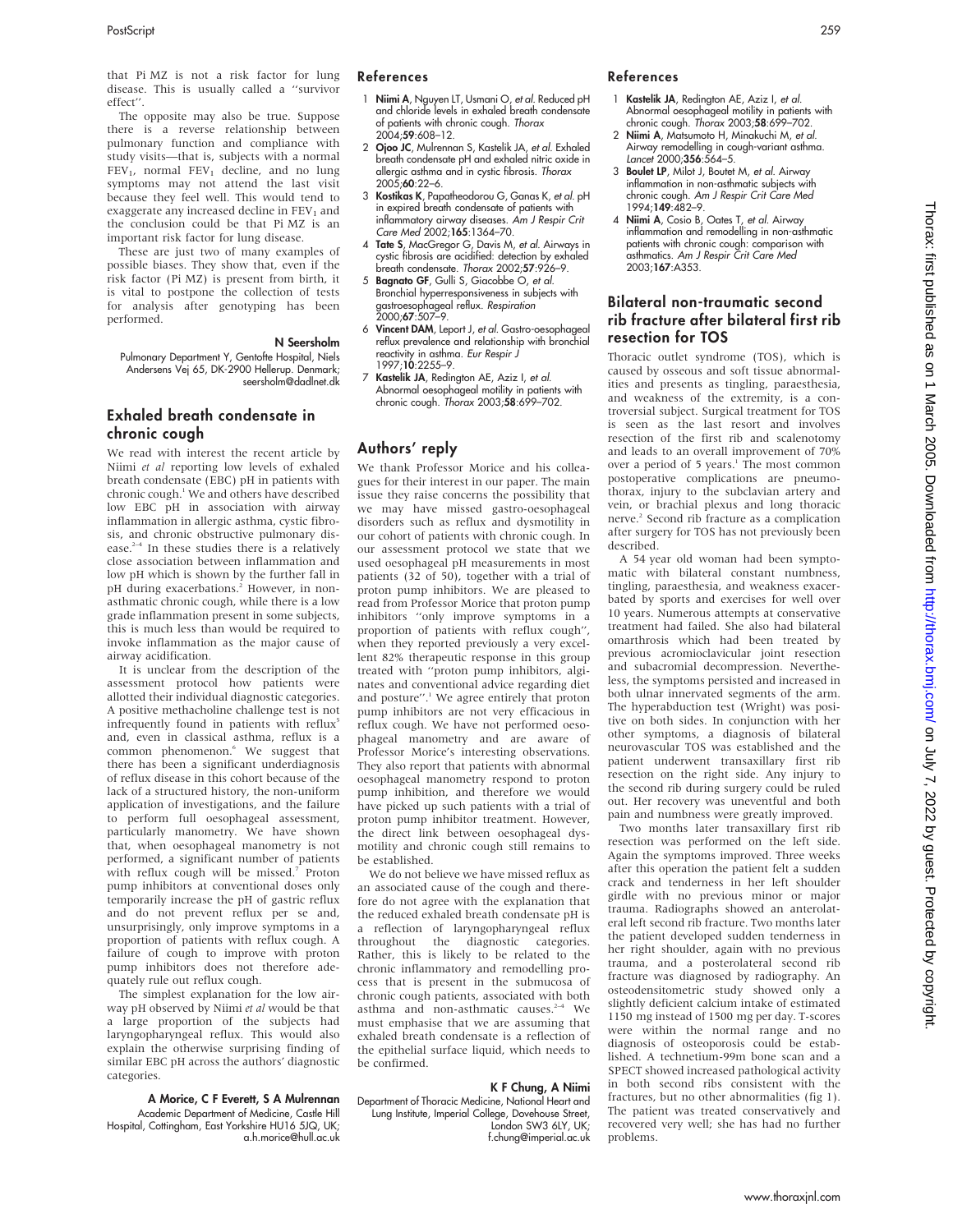

Figure 1 Technetium-99m bone scan of patient.

Fractures of the first rib are very rare and bilateral fractures are even more uncommon.<sup>3–9</sup> Bilateral fracture of the second rib has not been described previously. After first rib resection the second rib becomes the most cranial rib and thus takes the place of the former first rib. Second rib fracture after first rib resection can therefore be compared with first rib fractures in patients who have not undergone first rib resection. Several theories on the aetiology of first rib fractures exist.<sup>6</sup> Traumatic fractures usually involve not only the first rib but also the clavicle or scapula. Considerable force is required to fracture the first rib since it is protected very well by soft tissue and the clavicle and scapula. Nontraumatic fractures occur without adequate trauma and are regarded as stress fractures and usually can be found in the weakest portion of the rib.<sup>3–8</sup> Fractures present with upper chest pain and tenderness.<sup>3</sup> Some authors have doubted the existence of this type of fracture and classify it as a congenital anomaly. $<sup>1</sup>$ </sup>

Most authors explain the stress fracture by the anatomy of the first rib.<sup>3–8</sup> The rib is broad and flat and weakened by the groove where the subclavian artery crosses it. The scalene muscles produce a bending force in the rib causing it to fracture. This theory has been questioned since it would mean that all fractures would occur at the same location.<sup>3</sup> After first rib resection for TOS the second rib takes the place of the first rib and faces the same stress as the former first rib. The second rib is thinner and not as wide as the first rib, leaving it even more vulnerable to stress. This can explain the relatively short time between first rib resection and fracture of the second rib on the left side in our patient. This left the rib with insufficient time to adapt to the increased force after first rib resection. The clavicle may exert pressure on the second rib, particularly when carrying heavy loads. Our patient denied vigorous exercise before the fracture. The fracture of the right second rib may be explained by increased stress due to impaired movement of the left shoulder. Furthermore, scar remodelling around the rib may have impaired motion leaving the rib prone to fracture. The two fractures occurred in different parts of the rib. We conclude that there is no point of least resistance in the second rib. Also, no muscle insertion on the rib is responsible for the fracture. A pathological fracture resulting from bone metastases was ruled out and there was no osteoporosis which would have made the bones more prone to trauma. We classify the fractures as spontaneous non-traumatic fractures in an otherwise healthy patient.

Spontaneous non-traumatic fractures of the first and second ribs remain a controversial topic. The fractures presented with pain and tenderness. Upper chest pain is the only symptom in such patients, and a second rib fracture should be considered in patients who develop chest pain after first rib resection.

#### M G Jakubietz, R G Jakubietz, J G Gruenert Kantonsspital St Gallen, Handchirurgie, St Gallen,

Switzerland

#### M Langer

Universitätsklinikum Münster, Unfall-, Handchirurgie, Münster, Germany

Correspondence to: Dr M G Jakubietz, Kantonsspital St Gallen, Handchirurgie, St Gallen, Switzerland 9007; Michael.jakubietz@kssg.ch

#### References

- 1 Atasoy E. Thoracic outlet compression syndrome. Orthop Clin North Am 1996;27:265–303.
- 2 Leffert RD. Complications of surgery for thoracic outlet syndrome. Hand Clin 2004;20:91-8.
- 3 Tsukada A, Uchiyama S, Toriumi H, et al. Nontraumatic bilateral first rib fractures. Acta Orthop Belg 1998;64:406-8.
- 4 Leung H, Stirling A. Stress fracture of the first rib without associated injuries. Injury 1991;22:483–4.
- 5 Dwivedi S, Varma A. Bilateral fracture of the first ribs. J Trauma 1983:538–9.
- 6 Lorentzen J, Movin M. Fracture of the first rib. Acta Orthop Scand 1976;47:632–4.
- Frangakis E. Fractures of the first rib. Acta Orthop Scand 1967;38:193–8.
- 8 Breslin FJ. Fracture of the first rib unassociated with fractures of other ribs. Am J Surg 1937;38:384–9.
- 9 Jenkins S. Spontaneous fractures of both first ribs. J Bone Joint Surg 1952;34:9–13.
- 10 **Bowie ER**, Jacobsen HG. Anomalous development of the first rib simulating isolated fracture. Am J Roentgenol 1945;53:384–9.

# BOOK REVIEW

## Chronic Obstructive Pulmonary Disease: Second Edition

P M A Calverley, W MacNee, N B Pride, P M Rennard, Editors. London: Arnold, 2003, £110.00. ISBN 0 340 807180

If I want to find the latest research papers quickly, the internet is the place to go. For advice on management there is no shortage of reputable guidelines. So what use is the old style textbook? The editors of the second edition of Chronic Obstructive Pulmonary Disease touch on this question as they introduce their own book and suggest that what they offer is time and depth. A textbook allows consideration of all aspects of a disease—not just the latest trials in COPD but the development and pathophysiology of the condition—and time to address the full background to active research topics even if the very latest advances cannot be incorporated. Contributors to a textbook have the opportunity to present a detailed exposition of a topic in a way that few readers could manage themselves via a trawl of the internet.

So has this opportunity been taken in Chronic Obstructive Pulmonary Disease? Overall, I think it has. No textbook is meant to be read from cover to cover and I haven't tried, but I did start at the beginning and, if thoughtful consideration is the hallmark of a textbook, then the opening chapter on definitions certainly sets the correct tone. Anyone who weaves Alice in Wonderland and Karl Popper into the first few pages of a medical book is doing rather more than going through the motions. This is a nice start, but perhaps the real test of any textbook is how well it explains the topics on which the reader is ignorant. I found myself worryingly spoilt for choice but decided to start with the chapters on ''Oxidative Stress'' and ''Airway Repair'', both of which are written by members of the editorial team. The styles are different but I learned from both. The chapter on ''Oxidative Stress'' is certainly detailed but worth the effort, and the briefer chapter on ''Airway Repair'' provided an extremely useful summary for an uninitiated person like myself. Several other chapters also brought rewards, not least those on ''Lung Mechanics'' and ''Exercise'' and the well written summary of ''Pulmonary Rehabilitation''. The smaller number of chapters whose subject matter I like to think I know well inevitably seemed a little less informative, but there are none anywhere near poor enough to be highlighted here. There is far more to applaud than to be disappointed with.